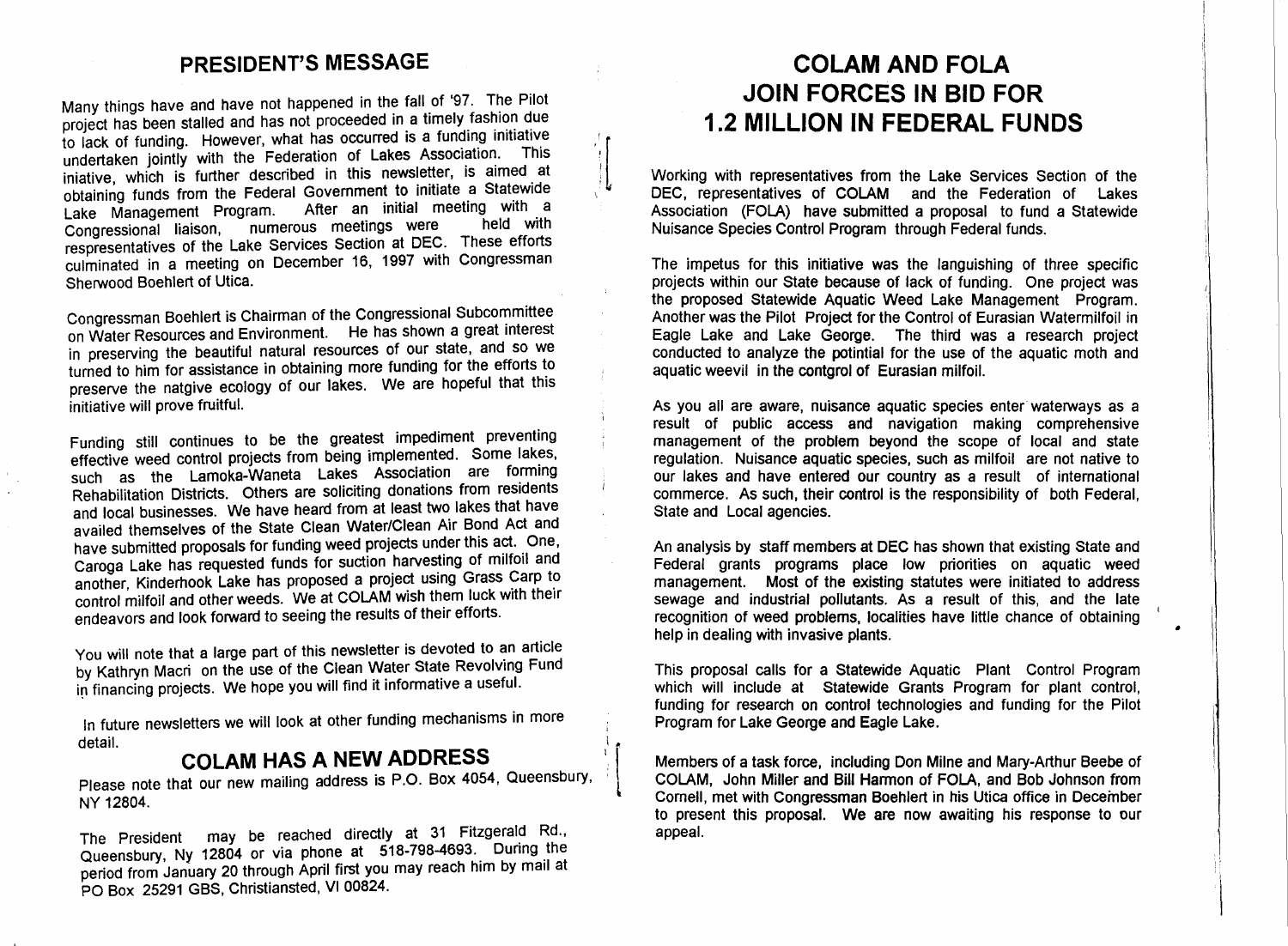# **The Clean Water State Revolving Fund and the Fight Against Milfoil**

by Kathryn Macri, Environmental Project Manager, NYS Environmental Facilities Corporation

Much of the effort in fighting milfoil and aquatic weeds in our lakes is obtaining the funding to get a project underway. Low interest loans and technical assistance are available through the New York State Environmental Facilities Corporation (EFC) and the Clean Water State Revolving Fund (CWSRF). The primary goal of the CWSRF is to provide low interest loans to municipalities for water pollution control projects.

EFC's programs can help COLAM members in a number of ways. Financing may be obtained for certain aquatic weed control projects. If the cause of aquatic weed overgrowth is pollutants carried into the lake or waterbody through stormwater runoff, from failed septic systems or inadequate sewer systems or wastewater treatment systems, financing is available for these projects as well. This article will provide a brief overview of CWSRF financing and basic project requirements. A discussion of weed control projects which may be eligible and a quick list of other related types of projects eligible for financing is also provided. **Financing through the CWSRF** 

Municipalities can apply for financing through the CWSRF. Municipalities include any county, city, town, village, district corporation, county or town improvement district, Indian reservation within New York State, any public benefit corporation or public authority or agency of New York State. This definition also includes lake improvement or lake protection and rehabilitation districts and sewer districts.

Both short-term and long-term financing are available. There are administrative fees for loans. Fees may be waived for communities building sewer systems that qualify for financial hardship. To qualify for financing, projects must meet the following minimum requirements:

- 1. Approved engineering reports must be submitted.
- 2. The project must comply with all applicable rules, regulations, and laws; protect water quality; and employ good management practices.
- 3. Construction must be completed in accordance with approved plans and specifications.
- 4. There must be a dedicated source of revenue to repay the loan amount, i.e., taxes or user fees.

There are some other practical considerations for financing. A project manager for the applicant should be able to coordinate the project's development, application for financing, and project completion. Because EFC issues bonds for the CWSRF financing, an applicant must retain bond counsel. There is no restriction on loan amounts, however, the applicant should evaluate their potential savings. The savings can be significant savings for larger projects. Based on the 1996 bond pool, the effective interest rate for CWRSF<br>
borrowers after all fees was 2.96%, compared to 5.54% for the market rate. This represents a savings of \$390,000 on a \$1 million loan.

With all these considerations to think about, you might think a CWSRF loan is not worth it for an aquatic weed program. But a larger aquatic weed control program could be a good candidate for CWSRF financing on its own. An aquatic weed program could also be a good candidate for funding as part of a water body restoration project or carried out in conjunction with stormwater or point source projects. Many CWSRF loan applications are made for multiple projects.

#### **Aquatic Weed Control and Water Body Restoration**

Restoration projects may be developed for lakes, ponds, wetlands, streams, and estuaries to tackle sedimentation, aquatic weed growth, or other problems. As described above, the main criteria for funding are twofold: the project must be a capital project and it must be municipally owned. For example, use of chemical controls such as herbicides, or biological controls such as grass carp would be considered an operating cost rather than a capital cost and therefore would not be eligible for CWSRF funding. Since they are capital projects, purchase of a mechanical harvester or installation of artificial circulation equipment may be eligible for financing.

•

Below is a list of types of aquatic weed control and lake restoration techniques which may be eligible for CWSRF financing. For further information on the individual techniques, refer to "Diet for a Small Lake: A New Yorker's Guide to Lake Management," by the New York State Department of Environmental Conservation and the Federation of Lake Associations.

)

1